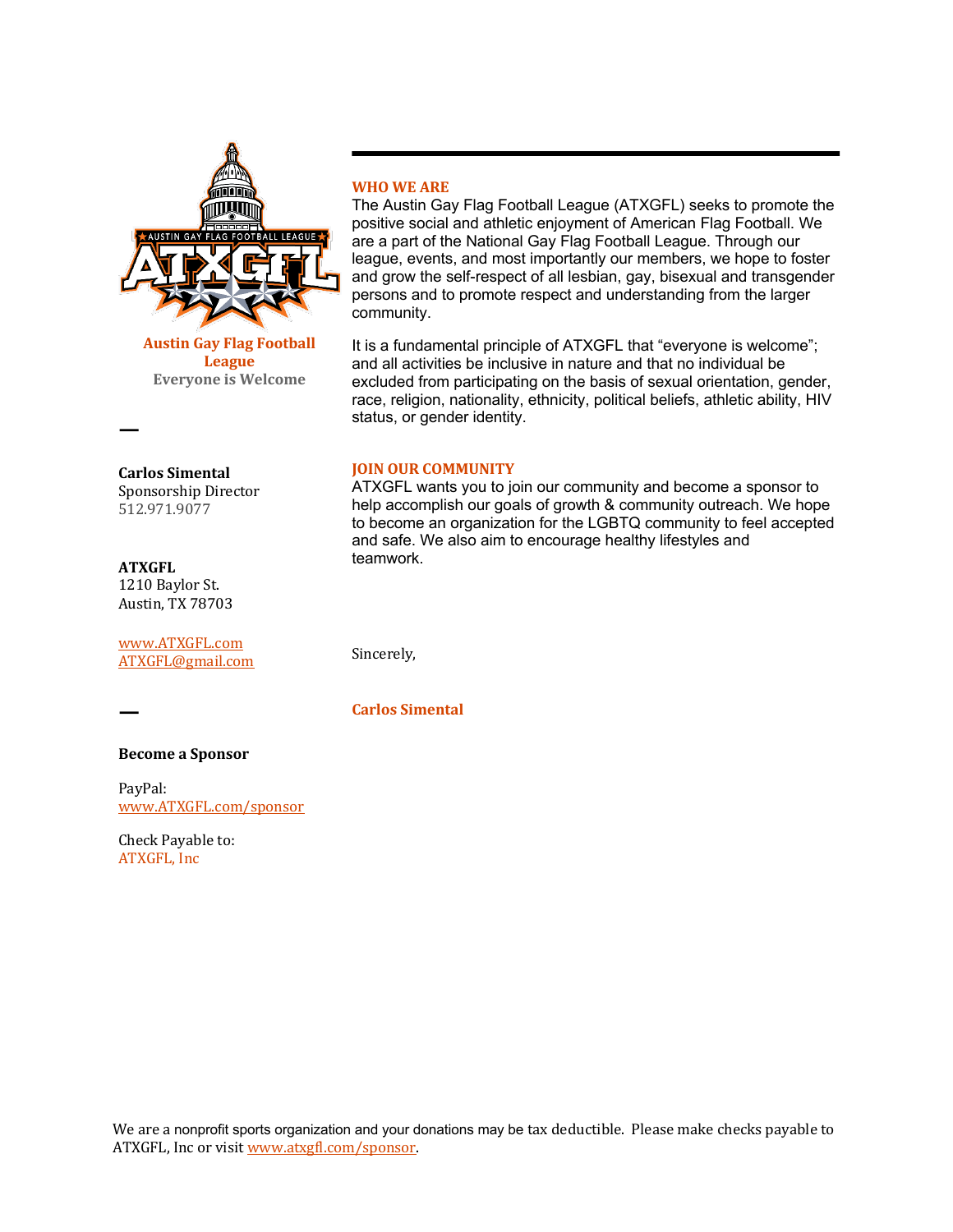#### **PARTNERSHIP BENEFITS**

The ATXGFL had a successful inaugural 2018 spring and fall season with great positive feedback from previous sponsors and members:

*"Sponsoring an ATXGFL team was a great way to support the community and expand my friendship and business network."* – Trent Tatsch, Prime Lending

- **LGBT Impressions:** Supporting lesbian, gay, bisexual, transgender (LGBT) organizations is among the top ways to impact LGBT consumers.
- **Buying Power:** The total buying power of the adult U.S. LGBT population is projected 1 Trillion. (Human RIghts Campaign, n.d.)
- **Consumer Support**: 74% of LGBT adults are likely to consider brands that support nonprofits and/or causes that are important to them as an LGBT individual or family.
- **Brand Loyalty:** Over 45% of all consumers under the age of 34 say they are more likely to do repeat business with an LGBT friendly company. More than 54% also say they would choose an equality focused brand over a competitor. (Human RIghts Campaign, n.d.)
- **Brand Awareness:** A Gallup Poll ranked Austin with the 3rd largest percentage of LGBT population in the nation. Your company has the potential to connect with and expand your brand awareness to the largest LGBT community in Central Texas, with over 400,000 potential affluent and loyal LGBT consumers and allies. (Austin Pride, n.d.)

*"ATXGFL thank you guys for pulling it all together. I honestly have avoided sports my entire life in fear that I wasn't good enough and wouldn't fit in. Until now :)"* – ATXGFL Member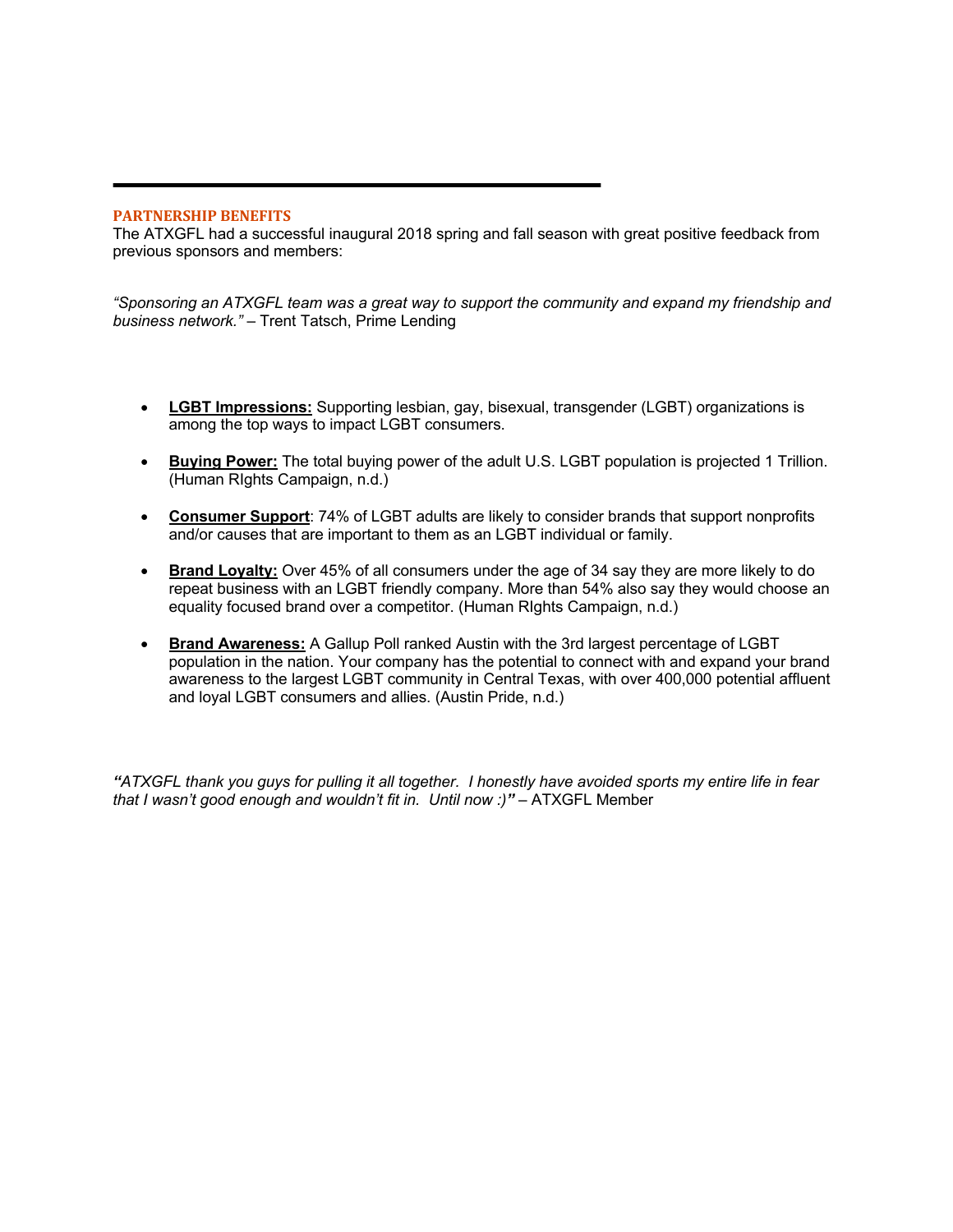## **PARTNERSHIP PACKAGES - 2020 Spring Season**

Please consider sponsoring the ATXGFL. We would like to offer you marketing incentives in exchange for your generosity. Please provide donations by February  $7<sup>th</sup>$ , 2020 for timely print & production of jerseys and other marketing materials. 

#### **PLATINUM - \$1250+**

- 2 Mentions per Season on ATXGFL's Social Media
- 1 Affiliate Post per Season Highlighting Business Curated Content in ATXGFL's Social Media **Story**
- 1 Feature Sponsor Shout Out per Season in our Weekly Newsletter Bump & Run
- Framed Photo of ATXGFL Players at the End of the Partnership Year
- Access to ATXGFL Membership Only Events
- Business Logo on ATXGFL's Website
- Business Marketing Insertions in ATXGFL Swag Bag per Season
- Business Logo on the Back of ATXGFL League Jersey's per Season
- Commitment to Having an ATXGFL League Social at Sponsor's Location or 1 Email Syndication per Season Reaching League Members

## **GOLD - \$1000+**

- 2 Mentions per Season on ATXGFL's Social Media
- 1 Feature Sponsor Shout Out per Season in our Weekly Newsletter Bump & Run
- Framed Photo of ATXGFL Players at the End of the Partnership Year
- Access to ATXGFL Membership Only Events
- Business Logo on ATXGFL's Website
- Business Marketing Insertions in ATXGFL Swag Bag per Season
- Business Logo on the Back of ATXGFL League Jersey's per Season
- Commitment to Having an ATXGFL League Social at Sponsor's Location or 1 Email Syndication per Season Reaching League Members

#### **SILVER - \$500+**

- 1 Mentions per Season on ATXGFL's Social Media
- 1 Feature Sponsor Shout Out per Season in our Weekly Newsletter Bump & Run
- Framed Photo of ATXGFL Players at the End of the Partnership Year
- Business Logo on ATXGFL's Website

#### **BRONZE - \$250+**

- 1 Mention per Season on ATXGFL's Social Media
- 1 Feature Sponsor Shout Out per Season in our Weekly Newsletter Bump & Run
- Framed Photo of ATXGFL Players at the End of the Partnership Year